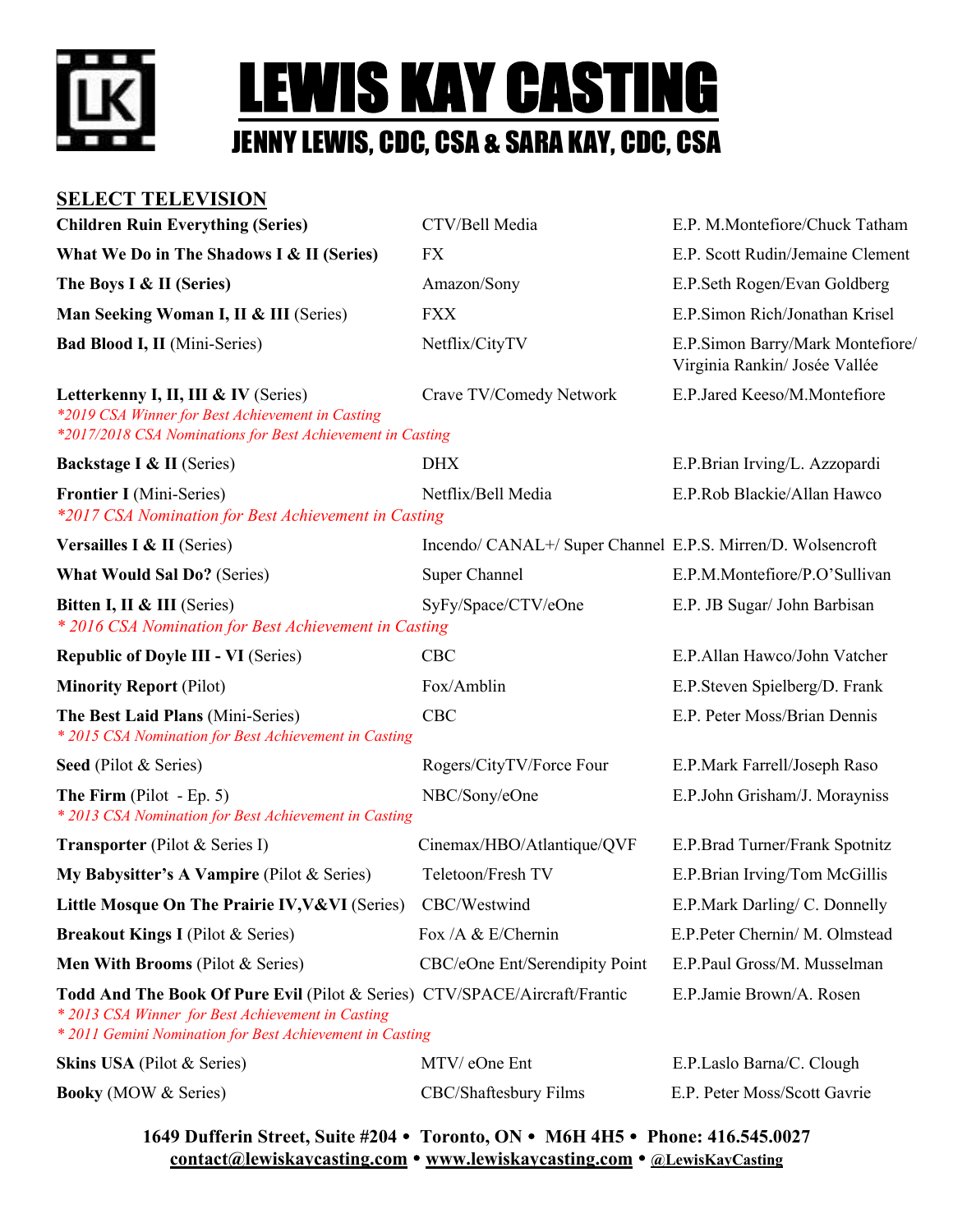# **LEWIS KAY CASTING**<br>Jenny Lewis & Sara Kay, CDC, CSA

### **SELECT TELEVISION CONT'D**

| <b>Rent-A-Goalie</b> (Series)                                  | Showcase                                                    | E.P.C. Bolton/ C. Szarka      |  |  |  |  |
|----------------------------------------------------------------|-------------------------------------------------------------|-------------------------------|--|--|--|--|
| * 2007/2008 Gemini Nominations for Best Achievement in Casting |                                                             |                               |  |  |  |  |
| <b>Fringe</b> (Pilot)                                          | Fox/Warner Bros./Bad Robot                                  | E.P. JJ Abrams/Alex Graves    |  |  |  |  |
| <b>House Party (Pilot &amp; Series)</b>                        | Comedy/Inferno Pictures                                     | Dir. Kelly Makin/John Barnard |  |  |  |  |
| <b>Love Bites (Series)</b>                                     | <b>TBS/Natcat Productions</b>                               | Dir. Leslie Greif             |  |  |  |  |
| <b>Overruled!</b> (Pilot $&$ Series)                           | Family Channel/Shaftesbury Films E.P.S.Kinnear/ J.Biederman |                               |  |  |  |  |
|                                                                |                                                             |                               |  |  |  |  |

### **SELECT FEATURE FILMS**

**Dreams of the Moon Inner City Films Dir. Alfons Adetuyi Stardust** Wildling Pictures Inc./Salon Pictures Dir. Gabriel Range **The Broken Heart Gallery No Trace Camping E.P. Selena Gomez**  Dir. Natalie Krinsky **The Silencing** Wildling Pictures Inc./Anova Pictures/ Dir. Robin Pront XYZ Films **Random Acts of Violence Elevation Pictures** Dir. Jay Baruchel **Polar** Constantin Films/Netflix E.P.Mads Mikkelsen **The Silence Constantin Films** E.P.Martin Moszkowicz **Share** Loveless/A24/Scott Rudin Productions E.P.Scott Rudin/Eli Bush **Kin** No Trace Camping/21 Laps Dir. Jonathan & Josh Baker **Goon: Last of the Enforcers** No Trace Camping E.P. Evan Goldberg Dir. Jay Baruchel **Into Invisible Light** Frantic Films E.P.Jamie Brown/David Miller **Mary Goes Round Community Community Community Community Community Community Community Community Community Community Community Community Community Community Community Community Community Community Community Community Commu Love Jacked Inner City Films** E.P. K. Shaw/Robert Adetuyi **The Incredible 25<sup>th</sup> Year of Mitzi Bearclaw** Circle Blue Entertainment Dir. Shelley Niro **Don't Talk to Irene** Edyson Entertainment Inc. E.P. John Bain/ Mark Gingras Dir. Pat Mills **Indian Horse**  The Screen Siren Pictures **E.P. Clint Eastwood** Screen Siren Pictures **E.P.** Clint Eastwood **Birdland** Bridland **Bridland Film Inc.** /108 Media Inc. E.P. Daniel Iron **Guidance** Edyson Entertainment Inc. E.P.Ed Gernon/Alyson Richards **22 Chaser 22 Chaser Don Carmody Prods/CFC E.P.** Justine Whyte **Empire of Dirt** Narrow Path Roads Prods. E.P. Avi Federgreen **Molly Maxwell CFC CRC E.P.Justine Whyte The Samaritan Serendipity Point Films** E.P.S.L.Jackson/Andras Hamori **E.P.S.L.Jackson The Whistleblower eOne Ent** entry E.P.A. Kaufman/N. Chartier

> **1649 Dufferin Street, Suite #204 Toronto, ON M6H 4H5 Phone: 416.545.0027 contact@lewiskaycasting.com www.lewiskaycasting.com @LewisKayCasting**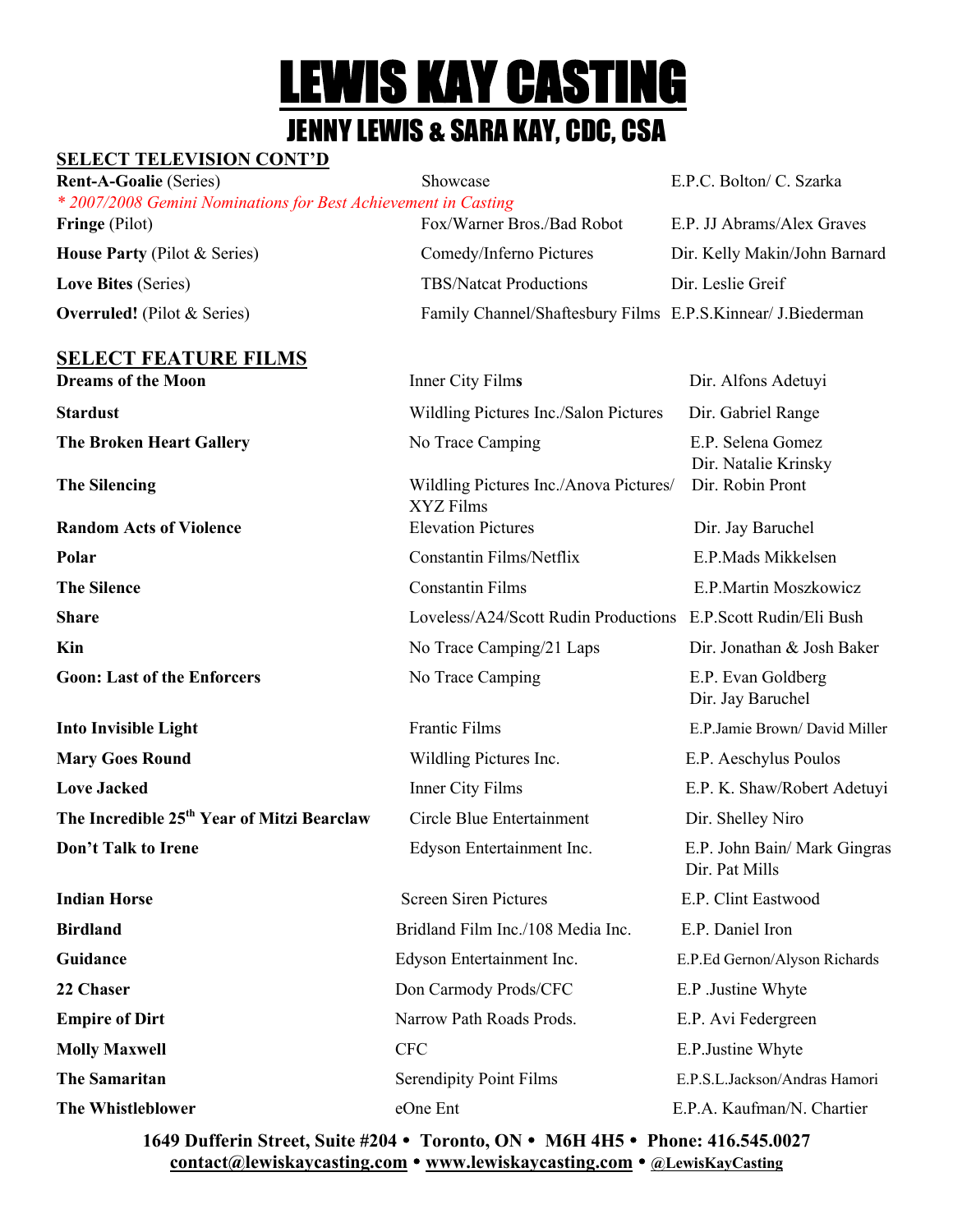# **LEWIS KAY CASTING**<br>JENNY LEWIS & SARA KAY, CDC, CSA

### **SELECT FEATURE FILMS CONT'D**

| <b>Small Town Murder Songs</b>                            | Kinosmith/Resolute/3 Legged Dog                              | Dir. Ed Gass-Donnelly                          |
|-----------------------------------------------------------|--------------------------------------------------------------|------------------------------------------------|
| <b>High Chicago</b>                                       | Inner City Films                                             | E.P.A. Adetuyi/ R. Adetuyi                     |
| <b>Untitled Work Of Paul Shepard</b>                      | <b>Ruminant Pictures</b>                                     | Dir. Jeremy LaLonde                            |
| <b>Beat The World</b>                                     | Morgan Creek Prods/Inner City Films                          | E.P. Alfons/ Robert Adetuyi                    |
| <b>Grown Up Movie Star</b><br><b>Defendor</b>             | Mongrel Media/Pope Productions<br>Sony/Alliance/Odeon/Darius | Dir. Adriana Maggs<br>E.P.Mark Slone/Tim Brown |
| Dog Pound                                                 | Alliance Films/Wild Bunch/Grana Prod. Dir. Kim Chapiron      |                                                |
| <b>Manson, My Name Is Evil</b>                            | eOne Ent/New Real Films                                      | E.P. John Hamilton                             |
| Amreeka                                                   | First Generations Films/Alcina Pics                          | E.P. Greg Keever/Alicia Sams                   |
| <b>Toronto Stories</b>                                    | New Real Films/Chrystal Films                                | Dir. Sook-Yin Lee/ David Weaver                |
| <b>Late Fragment</b>                                      | National Film Board/CFC                                      | Dir. A. Doron/ D. Cloran                       |
| <b>This Beautiful City</b>                                | Seville Pictures/Resolute Films                              | E.P. Lee Kim                                   |
| <b>Young People Fucking</b>                               | TH!NKFilm/Copperheart                                        | E.P.Aaron/Lorne Abrams                         |
| <b>The Tracey Fragments</b>                               | Odeon Films/Shadow Shows                                     | E.P. Paul Barkin/P. Laing                      |
| <b>Twist</b>                                              | Christal Films/Victorious Films                              | Dir. Bruce McDonald<br>Dir. Jacob Tierney      |
| <b>SELECT MOW's</b><br>28 MOWs (5 MOWs a Year since 2014) | Incendo                                                      | P. Ian Whitehead                               |
| <b>Bunks</b>                                              | Family/DisneyXD/Fresh TV Inc.                                | E.P. B. Irving/G. Elliott                      |
| <b>Still Life</b>                                         | <b>CBC/PDM</b> Entertainment                                 | Dir. Peter Moss                                |
| Abroad                                                    | CBC/Working Title/Capture                                    | E.P.Leah McLaren/M. Caplan                     |
| <b>Of Murder and Memory</b>                               | <b>CTV/Norstar Entertainment</b>                             | E.P.Semi Chellas/IlanaFrank                    |
| <b>The Robber Bride</b>                                   | Oxygen/ Shaftesbury Films                                    | E.P.Scott Gavarie/C. Jennings                  |

**The Wives He Forgot** Lifetime/Regent E.P. James Veres/Ira Levy

**SELECT NEW MEDIA**

**Heyday** CBC/Triptych Media Dir.Gordon Pinsent *\* 2006 Gemini Award for Best Achievement in Casting*

**Terry** CBC/Shaftesbury Films Dir. Don McBrearty

| SELECT NEW MEDIA                         |                  |                       |
|------------------------------------------|------------------|-----------------------|
| <b>How They Made Her</b>                 | Verizon/Newform  | E.P. Jeffrey Lieber   |
| My 90 Year Old Roommate II               | CBC.             | E.P. Lauren Corber    |
| How to Buy a Baby I & II                 |                  |                       |
| *Nominated for a 2018 International Emmy | CBC -            | E.P. Lauren Corber    |
| Cold                                     | New Form Digital | E.P. Emily Diana Ruth |

**1649 Dufferin Street, Suite #204 Toronto, ON M6H 4H5 Phone: 416.545.0027 contact@lewiskaycasting.com www.lewiskaycasting.com @LewisKayCasting**